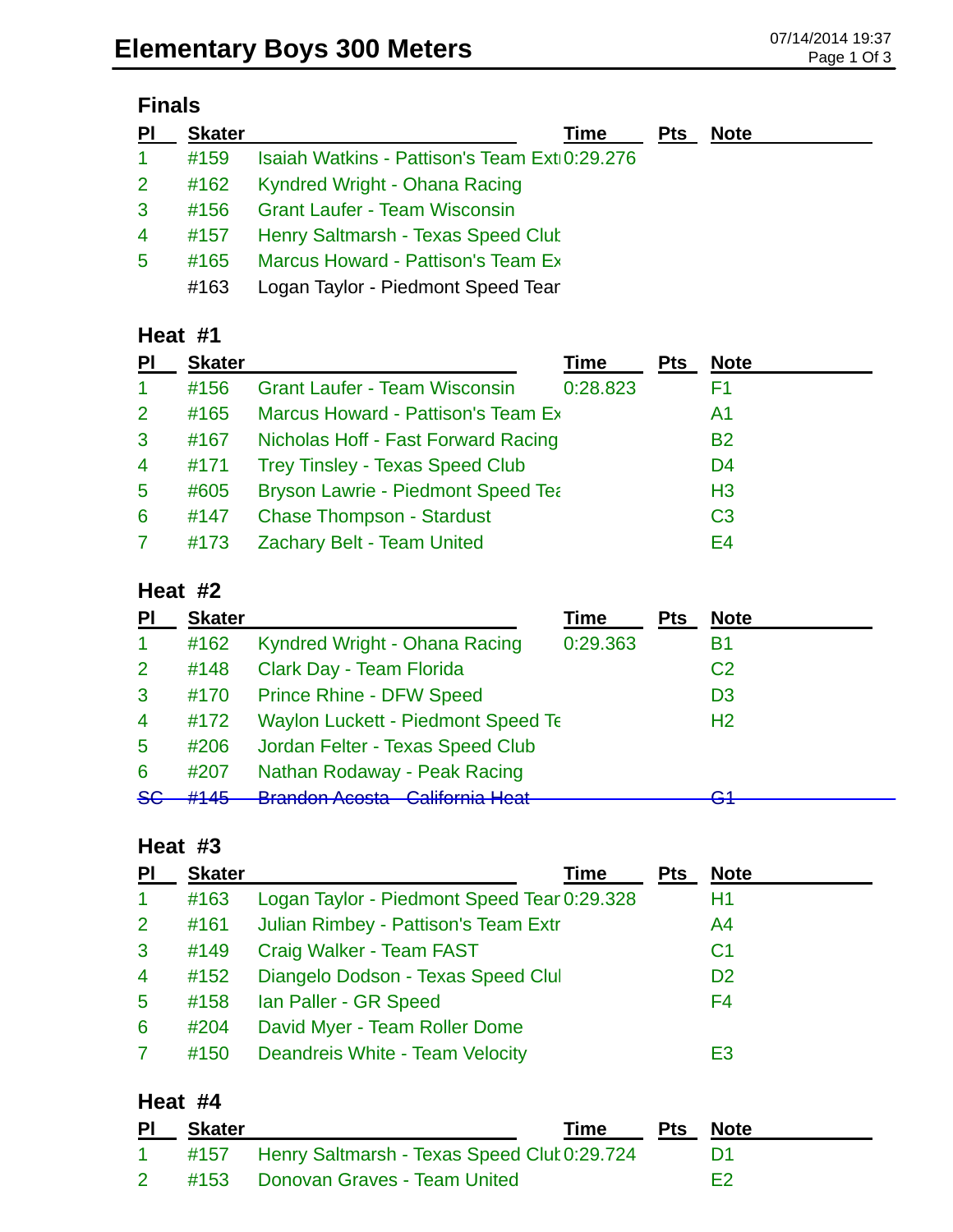## **Heat #4**

| P <sub>1</sub> | <b>Skater</b> |                                             | <b>Time</b> | Pts | <b>Note</b> |
|----------------|---------------|---------------------------------------------|-------------|-----|-------------|
| 3 <sup>1</sup> |               | #205 Dayton Ristine - Ohana Racing          |             |     |             |
|                |               | 4 #168 Noah Whitney - Fast Forward Racing   |             |     | B4          |
| $5 -$          |               | #155 Emmanuel Hazard - Great Skate Wo       |             |     | F3          |
|                |               | DNF #169 Patrick Konecny - Auburn Speed Tea |             |     | A3          |

#### **Heat #5**

| PI             | <b>Skater</b> | Time                                          | Pts | <b>Note</b>    |  |
|----------------|---------------|-----------------------------------------------|-----|----------------|--|
| 1              | #159          | Isaiah Watkins - Pattison's Team Ext(0:30.196 |     | A2             |  |
| $\mathbf{2}$   | #154          | Elijah Nash - Southern Speed                  |     | C <sub>4</sub> |  |
| 3              | #166          | Nate Cassube - Team United                    |     | E1             |  |
| $\overline{4}$ | #164          | Luke Sutton - Omni Speed Team                 |     | H <sub>4</sub> |  |
| $\overline{5}$ |               | #1512 Tyler Martin - Omni Speed Team          |     |                |  |
| 6              | #151          | Devin Baker - Fast Forward Racing             |     | <b>B3</b>      |  |
|                | #160          | Jared Holmes - Bells Speed Club               |     | F2             |  |

## **Quarterfinal #1**

| PI             | <b>Skater</b> | Time                                       | <b>Pts</b> | <b>Note</b> |
|----------------|---------------|--------------------------------------------|------------|-------------|
| $\mathbf{1}$   | #165          | Marcus Howard - Pattison's Team Ex0:29.684 |            |             |
| 2 <sup>1</sup> | #149          | Craig Walker - Team FAST                   |            |             |
| $\mathbf{3}$   | #156          | <b>Grant Laufer - Team Wisconsin</b>       |            |             |
| $\overline{4}$ | #170          | <b>Prince Rhine - DFW Speed</b>            |            |             |
| $5^{\circ}$    | #148          | Clark Day - Team Florida                   |            |             |
| $6^{\circ}$    | #152          | Diangelo Dodson - Texas Speed Clul         |            |             |
| $\mathbf{7}$   | #168          | Noah Whitney - Fast Forward Racing         |            |             |
|                |               |                                            |            |             |

# **Quarterfinal #2**

| PI                   | <b>Skater</b> |                                           | Time     | <b>Pts</b> | <b>Note</b> |
|----------------------|---------------|-------------------------------------------|----------|------------|-------------|
| $\blacktriangleleft$ | #162          | Kyndred Wright - Ohana Racing             | 0:29.113 |            |             |
| $\overline{2}$       | #159          | Isaiah Watkins - Pattison's Team Exti     |          |            |             |
| 3                    | #167          | Nicholas Hoff - Fast Forward Racing       |          |            |             |
| $\overline{4}$       | #161          | Julian Rimbey - Pattison's Team Extr      |          |            |             |
| $5\phantom{.0}$      | #205          | Dayton Ristine - Ohana Racing             |          |            |             |
| 6                    | #164          | Luke Sutton - Omni Speed Team             |          |            |             |
| 7                    | #172          | <b>Waylon Luckett - Piedmont Speed Te</b> |          |            |             |
|                      |               |                                           |          |            |             |

# **Quarterfinal #3**

| $\overline{P}$ | <b>Skater</b> | Time                                               | <b>Pts</b> | <b>Note</b> |
|----------------|---------------|----------------------------------------------------|------------|-------------|
|                |               | 1 #157 Henry Saltmarsh - Texas Speed Clut 0:30.546 |            |             |
|                |               | 2 #163 Logan Taylor - Piedmont Speed Tear          |            |             |
|                |               | 3 #153 Donovan Graves - Team United                |            |             |
|                |               | 4 #171 Trey Tinsley - Texas Speed Club             |            |             |